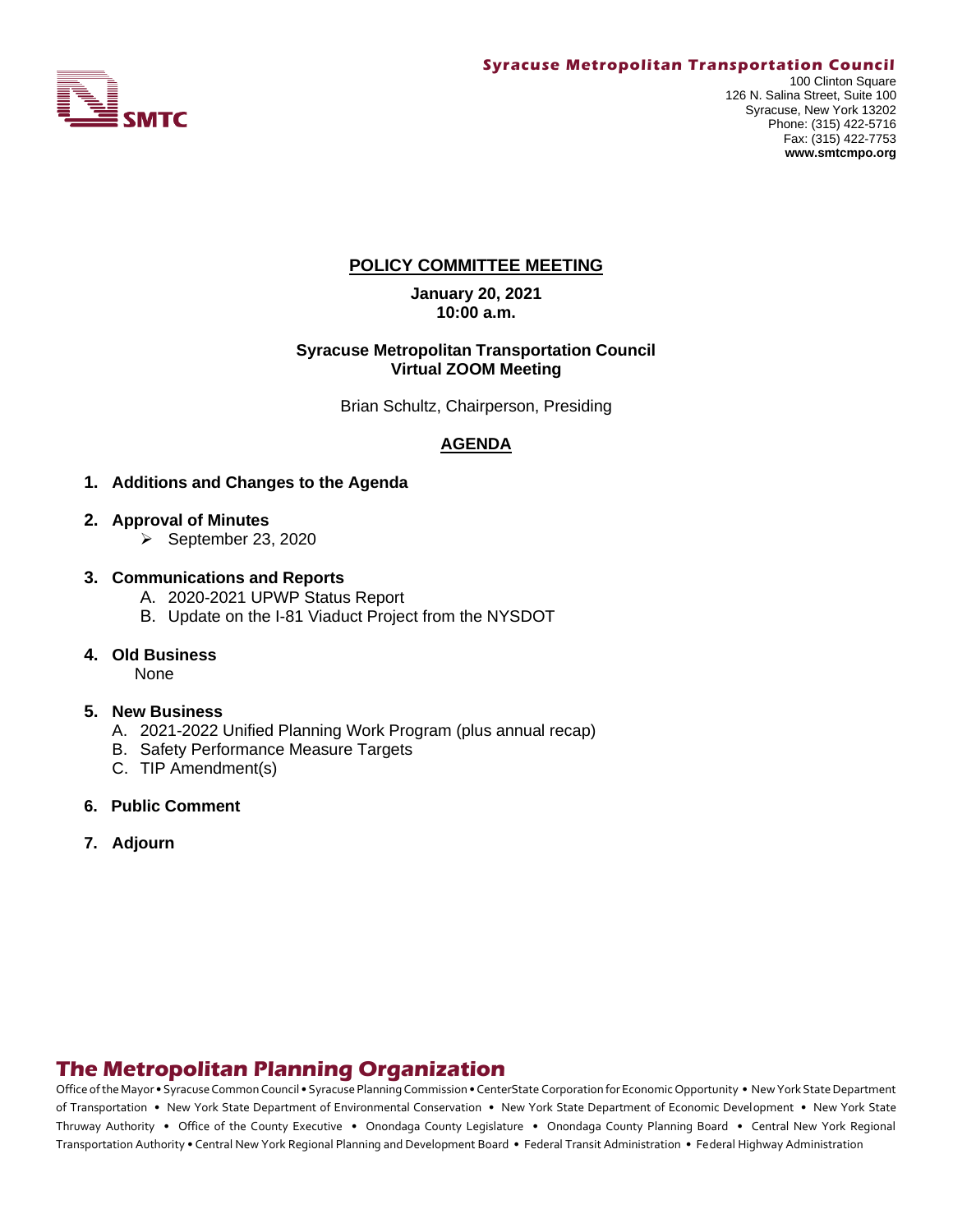# **SYRACUSE METROPOLITAN TRANSPORTATION COUNCIL**

# **MINUTES of the January 20**, **2021 POLICY COMMITTEE MEETING**

#### **Voting Members Organization**

Brian Schultz - Chair **CNY Regional Transportation Authority** Corey Driscoll-Dunham – Vice Chair City of Syracuse, Administration Joe Driscoll City of Syracuse Common Council Robert Simpson CenterState CEO David Smith NYSDOT Jerrin George NYSTA Odean Dyer **Onondaga County DOT** David Knapp<br>Dan Kwasnowski Mareka Barat (Donondaga County Legislature<br>Onondaga County Planning Bo

**Onondaga County Planning Board** 

### **Also Attending**

Mark Frechette NYSDOT Jennifer Terry **FTA** 

Christopher Tuff CNY Regional Transportation Authority E.J. Moses CNY Regional Transportation Authority Neil Burke **City of Syracuse, Administration** Jared Shepard **CenterState CEO** 

#### **SMTC Staff**

James D'Agostino, Mario Colone, Andrew Frasier, Meghan Vitale, and Lori Irvine

#### **BUSINESS MEETING**

Mr. D'Agostino completed a roll call by Agency and announced that the meeting is being recorded and broadcast live on YouTube.

# **1. CALL TO ORDER/ADDITIONS AND CHANGES TO THE AGENDA**

Chairperson Schultz called the meeting to order at 10:00 a.m. via Zoom.

Mr. D'Agostino indicated there were no additions or changes to the agenda.

### **2. APPROVAL OF MINUTES**

Chairperson Schultz inquired if there were any changes to the September 23, 2020 minutes. Hearing none, Chairperson Schultz called for a motion.

Mr. Knapp moved and Mr. Driscoll seconded the Approval of Minutes. The motion carried unanimously.

#### **3. COMMUNICATIONS AND REPORTS A. 2020-2021UPWP STATUS REPORT**

Mr. D'Agostino explained that the full program summary from this past year as well as the program projected for next year will be addressed later in the agenda.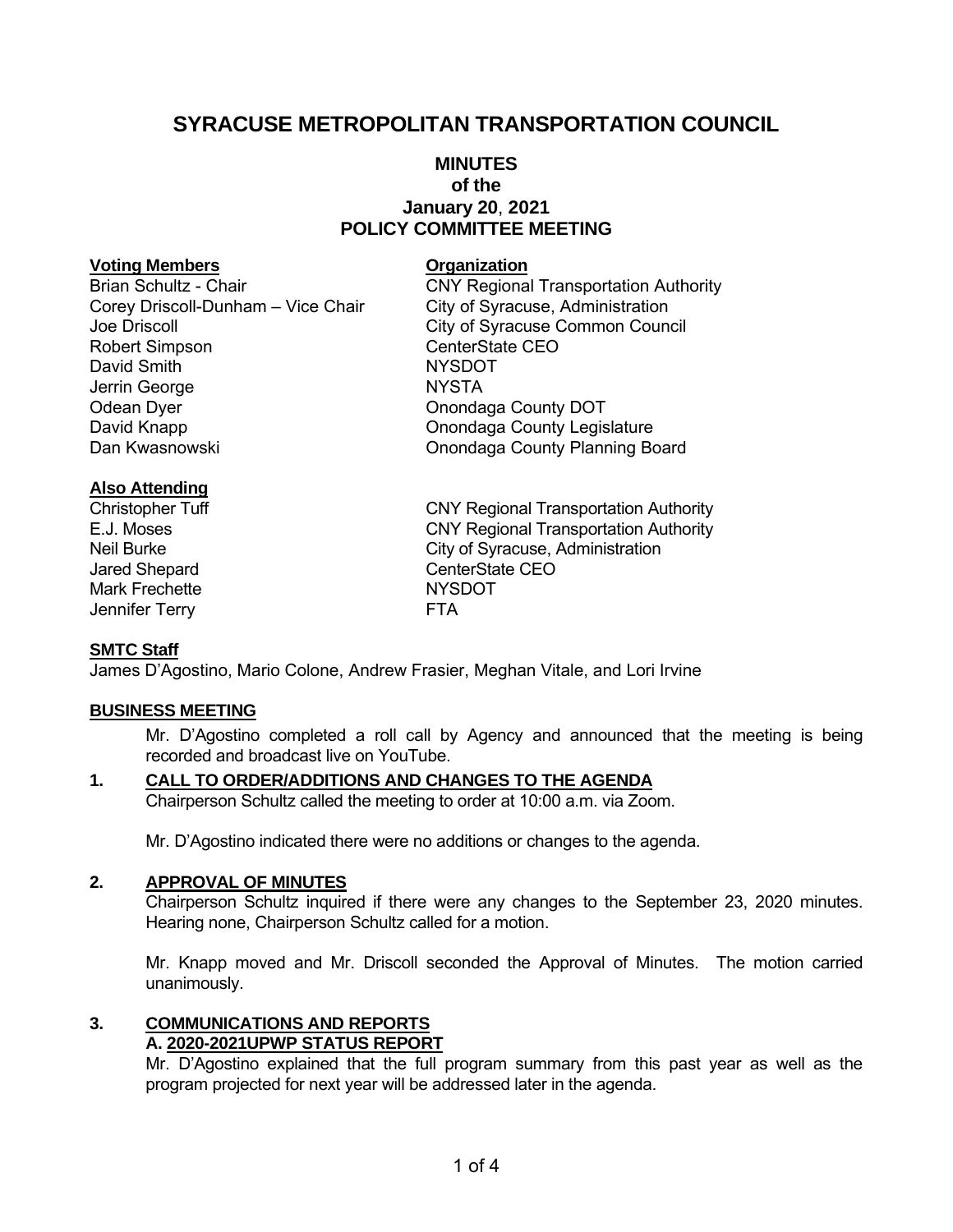# **B. UPDATE ON THE I-81 VIADUCT PROJECT FROM THE NYSDOT**

Mr. Frechette and Mr. Smith of the NYSDOT provided a brief update to the members on the latest efforts regarding the I-81 Viaduct project.

No action is required as this is presented as an informational item.

### **4. OLD BUSINESS**

None.

## **5. NEW BUSINESS**

# **A. 2021-2022 UNIFIED PLANNING WORK PROGRAM (PLUS ANNUAL RECAP)**

Mr. D'Agostino gave a brief presentation of the Unified Planning Work Program (UPWP) which is the annual work items undertaken by the agency in support of the area's Long Range Transportation Plan. It provides a mechanism for the coordination of planning efforts by local, state and regional agencies in the SMTC area and details the annual use of FHWA and FTA planning funds in the Syracuse Metropolitan Area. Mr. D'Agostino presented a list of completed tasks which includes the LRTP 2020 Update, Syracuse Pavement Prioritization, Geddes & Fayette St. Complete Streets Review, Syracuse Sidewalk Prioritization, RTC/Market Area Access Study, Bridge & Pavement Condition Management System, US 11 Corridor Study and the County Safety Assessment & Analysis. Mr. D'Agostino discussed other accomplishments (recurring & mandated tasks) such as the Public Participation & Website Update, Geographic Information System (GIS), Bicycle & Pedestrian Planning, Citywide Pavement Condition Rating, City Sidewalk Condition Ratings, MPO Area Regional Planning Initiatives, City & County Traffic Count Program, Local Comprehensive Plan Assistance, Travel Demand Modeling, and the Transportation Improvement Program (used 99% of funds obligated for the 2019/2020 Federal Fiscal Year (\$73.815M Federal)). Mr. D'Agostino also discussed the 2021-2022 UPWP (proposed) items, 2021-2022 UPWP review and projects continuing into the 2021-2022 program which include: Corridor Studies (U.S. Rt. 11 – Mattydale & Tuscarora Rd.), Bicycle/Pedestrian Focused (CNY Recreational Heritage Trail Plan, V/Skaneateles Pedestrian Safety & Access, Syracuse Sidewalk Planning, V/Manlius Center Pedestrian Safety & Mobility), Safety Directed (Safety Assessment & Analysis, Syracuse School Loading Zone Study and Syracuse Safe Routes to School Manual), Transportation Management & Operations Related (Dome Traffic Management & Events Strategic Plan, Syracuse Residential Parking Permits, Joint TMC Co-Location Project), Community Engagement and Operating Budget.

Chairperson Schultz called for a motion to adopt the 2021-2022 UPWP. Mr. Knapp moved and Mr. Kwasnowski seconded the motion. The motion carried unanimously.

## **B. SAFETY PERFORMANCE MEASURE TARGETS**

Mr. D'Agostino discussed the following:

As required by the FAST Act, the SMTC has the option to either adopt the performance measure targets established by the State or develop our own. The State adopted 2021 safety targets in August 2020 for the following performance measures:

- Number of fatalities
- Rates of fatalities per 100 Million Vehicle Miles Traveled (VMT)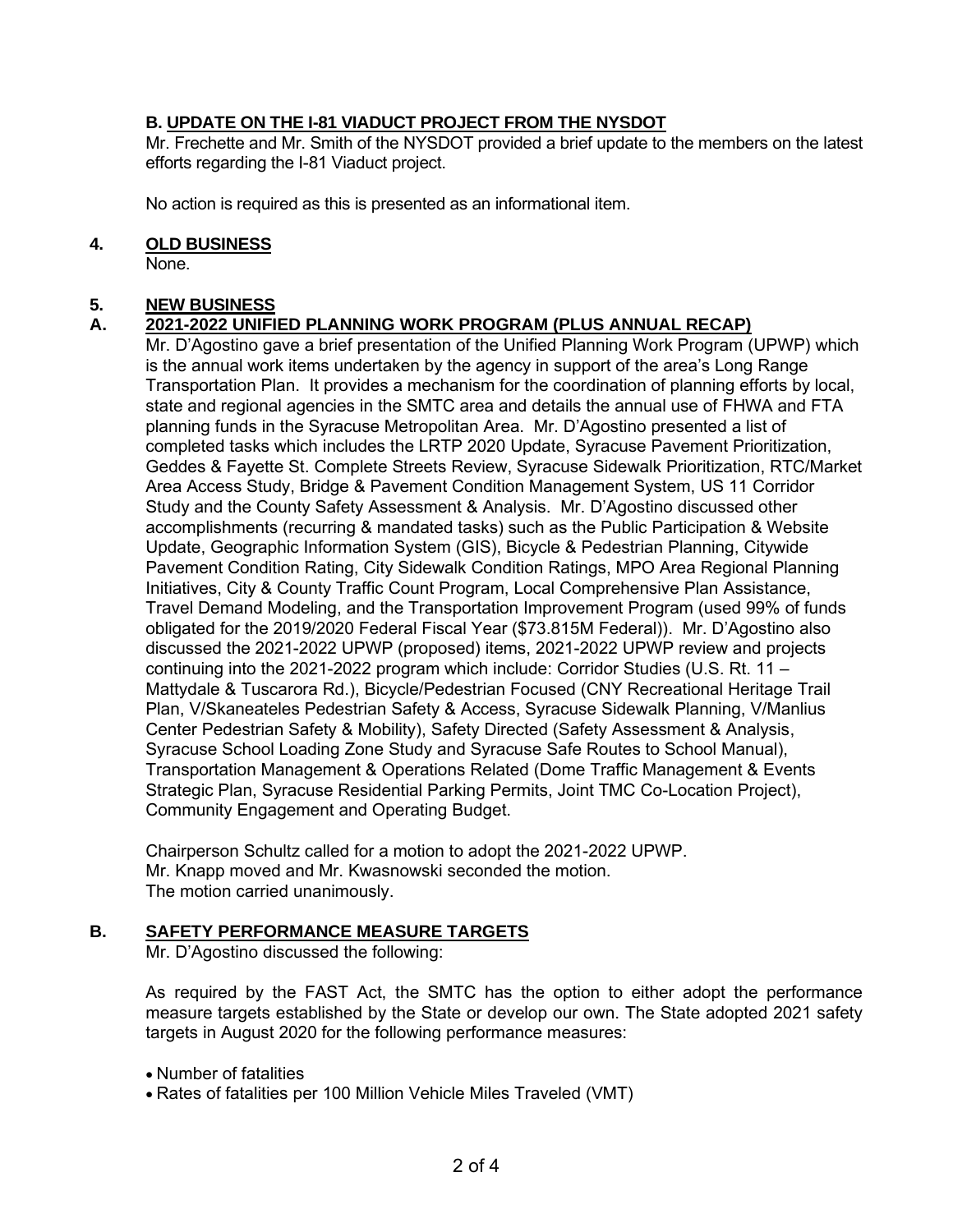- Number of serious injuries
- Rates of serious injuries per 100 Million VMT
- Number of non-motorized fatalities and non-motorized serious injuries.

Mr. D'Agostino recommends that the Policy Committee adopt the 2021 Safety Performance Measure Targets.

Chairperson Schultz called for a motion. Mr. Driscoll moved and Mr. Smith seconded the approval to adopt the 2021 Safety Performance Measure Targets. The motion carried unanimously.

### **C. TIP AMENDMENTS**

Mr. D'Agostino indicated that The Central New York Regional Transportation Authority (CNYRTA) and the Onondaga County Department of Transportation (County) are in need of 11 amendments to the Transportation Improvement Program. Two (2) amendments for the County remove bridge projects (PINs 375690, 375691) where no federal dollars are currently programmed, while 9 amendments for the CNYRTA were developed to maximize the use of traditional federal transit funds and Coronavirus Aid, Relief, and Economic Security (CARES) Act funds allocated to the transit authority that support capital and operating expenses responding to COVID-19.

#### Addition of project:

PINs 382930 (Maintenance Facility Rehabilitation and Renovation Projects) and 382931 (Contactless Fare Collection System).

#### Change in cost or fund source:

PINs 382852 (Replacement of 1 Commuter Coach), 382908 (Preventative Maintenance 2023), 382909 (Preventative Maintenance 2024), 382910 (Procure 18 40' CNG Fueled Buses), and 382911 (Procure 54 40' CNG Fueled Buses).

#### Removal of project:

PINs 375690 (Platt Rd Bridge over Nine Mile Creek), 375691 (N Manlius Rd Bridge over Limestone Creek), 382862 (Preventative Maintenance 2021), and 382907 (Preventative Maintenance 2022).

Mr. Driscoll asked for more detail regarding the first two county tip amendments along with a translation from CNYRTA regarding the CARES Act Funding for their projects.

Mr. Burke asked for more detail regarding the Contactless Fare Collection System.

Following a detailed discussion from Mr. Moses and Chairperson Schultz, Mr. D'Agostino recommended that the Policy Committee approve the TIP amendments.

Chairperson Schultz called for a motion to approve the TIP Amendments. Mr. Dyer moved and Mr. Driscoll seconded the motion. The motion carried unanimously.

#### **6. PUBLIC COMMENT**

There was a 30 second delay due to live-stream. Mr. Frasier confirmed that no questions or comments came in.